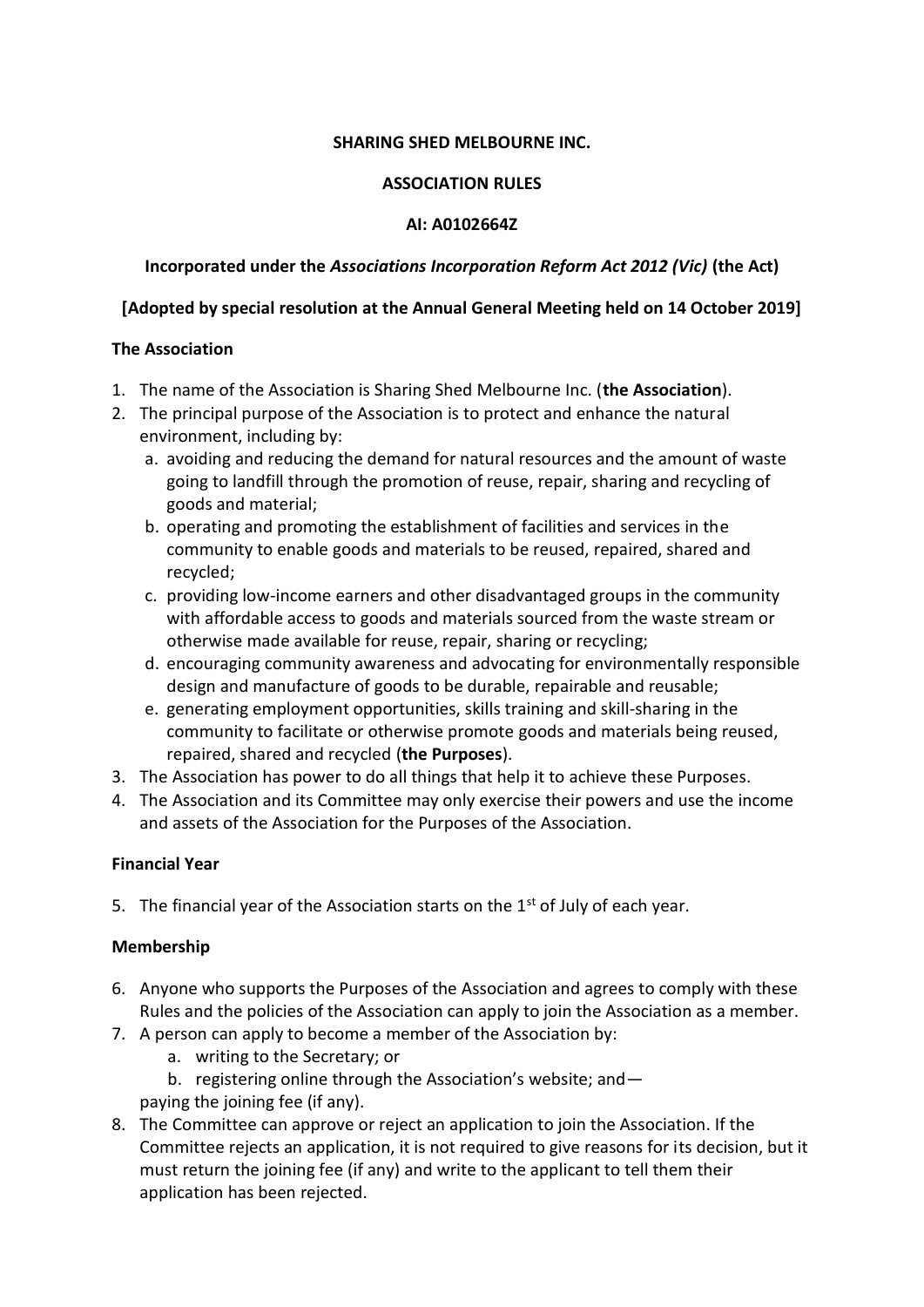- 9. A person becomes a member of the Association when:
	- a. the Committee has approved the person's application to join the Association;
	- b. the Association has received the person's joining fee (if any); and
	- c. the Secretary has entered the person's name, address and date they became a member on the members' register.
- 10. The Association must inform the person when their membership has started, and if they have to pay any annual subscription fee. That fee (if any) must be paid within one month.
- 11. The rights of a member (including the right to vote) who has not paid the annual subscription by the due date are suspended until the subscription is paid.

## **Associate Members**

- 12. Associate members of the Association include:
	- a. any persons who have paid a one-month trial subscription and agree to comply with the Association's policies; and
	- b. any non-profit organisations that have paid the annual subscription and agree to comply with the Association's policies;
	- c. any other category of member as determined by special resolution at a general meeting.
- 13. An associate member must not vote but may have other rights as determined by the Committee or by resolution at a general meeting.

### **Annual Subscription and Fee on Joining**

- 14. The joining fee and subscription rates are set out in Schedule 1 and are subject to change or increase from year to year. Any changes to these rates must be approved by members at a general meeting and will be published on the Association's website.
- 15. The Committee may agree, from time to time, to offer discounted memberships to encourage new members to join or existing members to renew their memberships.

## **Borrowing Rights of Members**

- 16. Members who have paid the joining fee and subscription are entitled to exercise borrowing rights once they have:
	- a. provided proof of eligibility in accordance with the Association's Membership Policy; and
	- b. agreed to comply with the Borrowing Policy and acknowledge any Liability Waiver in place at the time goods are borrowed.
- 17. Members are entitled to borrow up to five items for up to a week during the period of their membership, or such additional number and timeframe as specified in the Borrowing Policy as amended from time to time. The Association retains the right to refuse to loan items for any reason, other than where to do so is contrary to Australian law.
- 18. Members may be able to reserve and renew items, subject to demand and in accordance with the Borrowing Policy as amended from time to time. The Association cannot guarantee that all reserved items will be available for collection, or that all borrowed items will be available for renewal.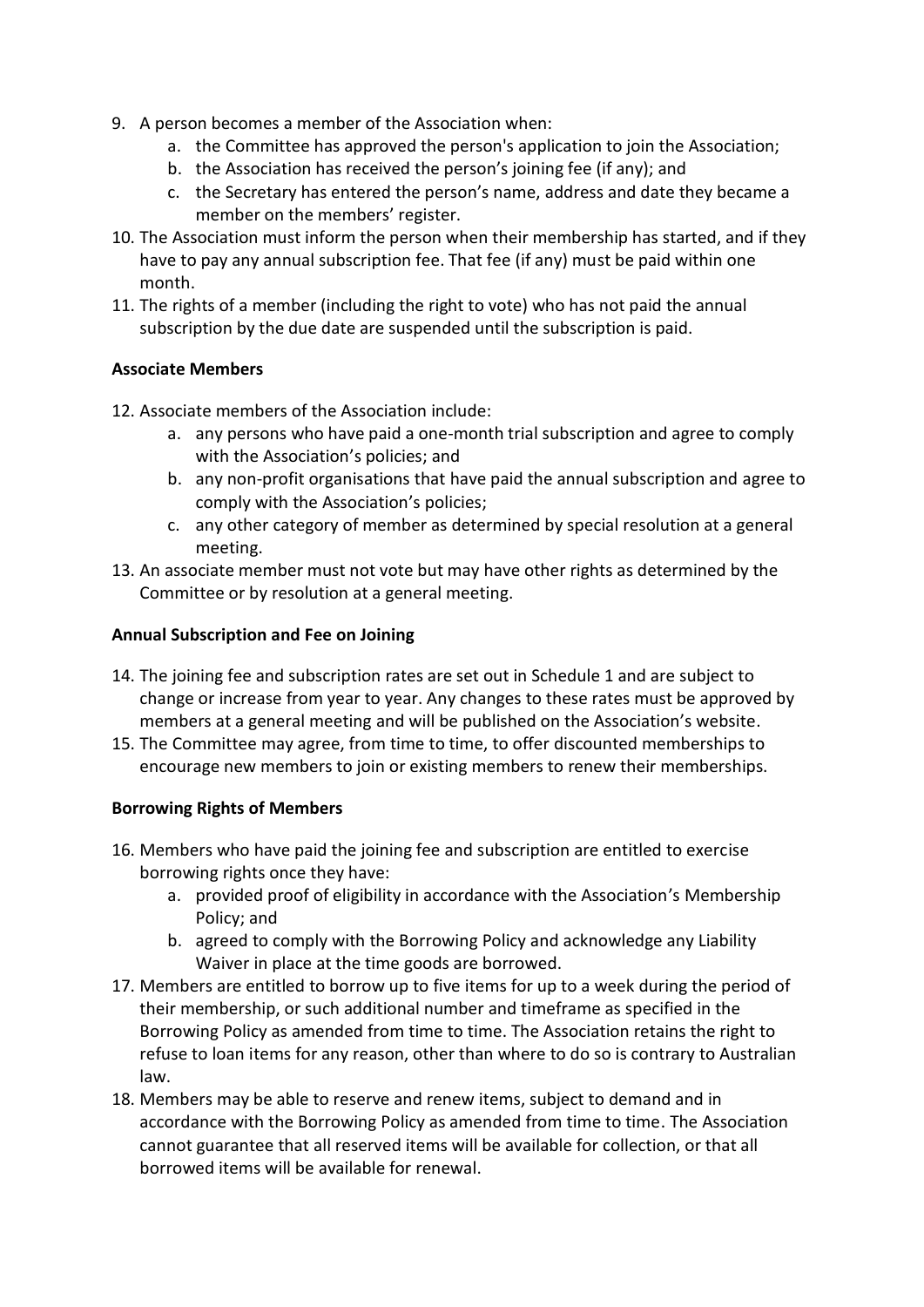- 19. The Association's Borrowing Policy may set fees or charges for overdue items, cleaning items returned in an unclean state, repair or replacement of goods that were damaged (other than fair wear and tear), and replacement of lost or stolen goods capped at the value of the item plus a \$5 administration fee.
- 20. The Association's Borrowing Policy may also require a small additional fee or deposit for items that are high-maintenance, of high-value or during peak demand periods with the amount not exceeding \$10 per week for any one item or 25% of the item's value, whichever is the larger amount.
- 21. Fees or charges and the suspension of borrowing rights may be reduced or waived at the discretion of the Committee or otherwise in accordance with the Borrowing Policy as amended from time to time.
- 22. The Association may take steps to recover overdue items or unpaid fees or charges, including using a recovery agency or taking legal action.

# **General Rights of Members**

- 23. Members have rights and liabilities as set out in the Act and in these Rules.
- 24. A member of the Association who is entitled to vote has the right to:
	- a. receive notice of general meetings and of proposed special resolutions in the manner and time prescribed by these Rules; and
	- b. submit items of business for consideration at a general meeting; and
	- c. attend and be heard at general meetings; and
	- d. vote at a general meeting; and
	- e. have access to the minutes of general meetings and other documents of the Association as provided under rule 33; and
	- f. inspect the register of members.
- 25. A member is entitled to vote if:
	- a. the member is a member other than an associate member; and
	- b. the member's membership rights are not suspended for any reason.
- 26. Each member's liability is limited to the joining and annual subscription fees (if any).
- 27. The rights of a member are not transferable and end when membership ceases.

## **Ceasing Membership**

- 28. The membership of a person ceases on resignation, expulsion or death.
- 29. A member may resign by notice in writing given to the Secretary. The Association will not refund any joining and subscription fees already paid.
- 30. A member is taken to have resigned if:
	- a. the member's annual subscription is more than 12 months in arrears; or
	- b. where no annual subscription is payable:
		- i. the Secretary has made a written request to the member to confirm that he or she wishes to remain a member; and
		- ii. the member has not, within 3 months after receiving the request, confirmed in writing that he or she wishes to remain a member.
- 31. If a person ceases to be a member of the Association, the Secretary must, as soon as practicable, enter the date the person ceased to be a member in the register of members.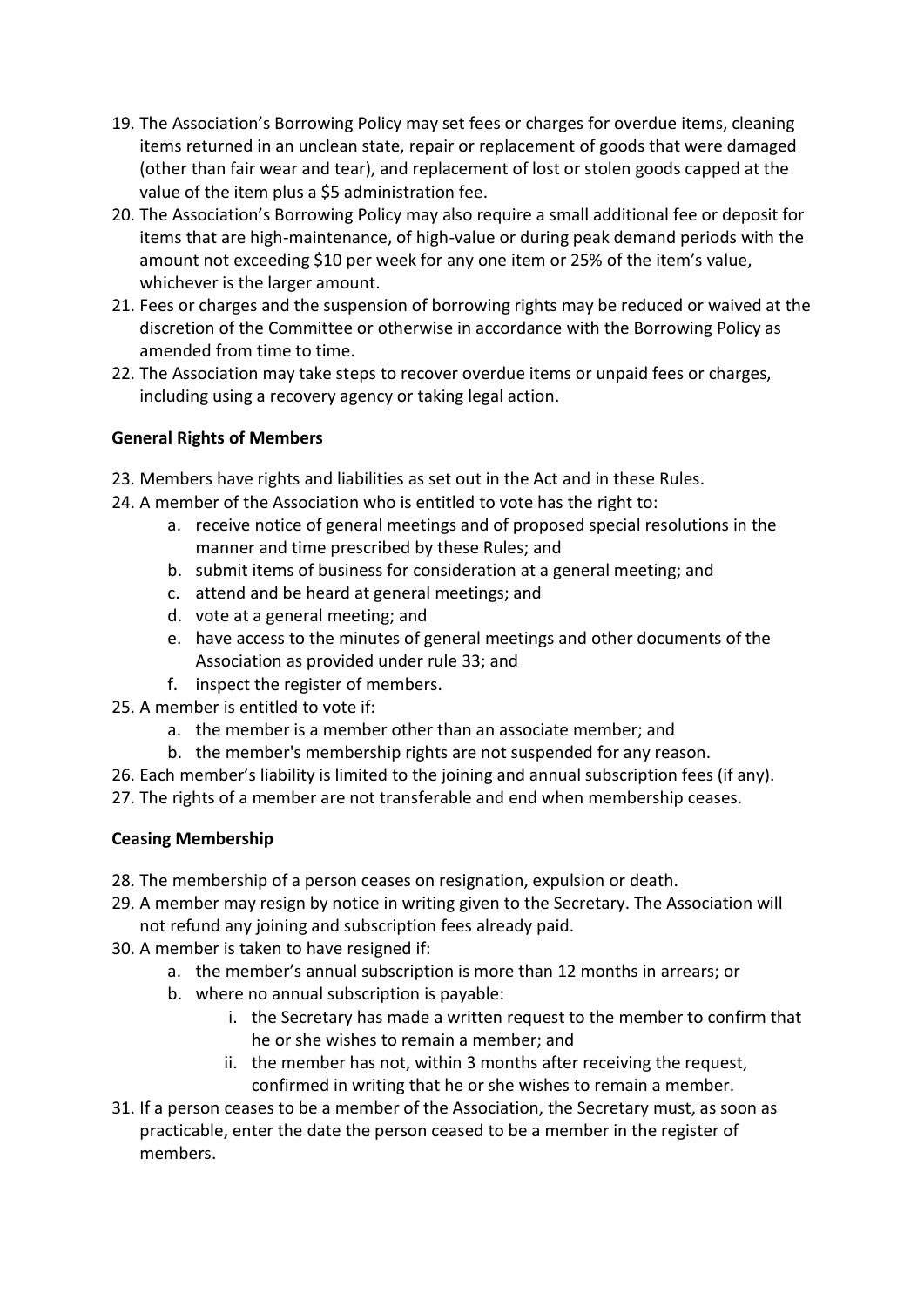# **Register of members**

- 32. The Secretary must keep and maintain a register of members that includes:
	- a. for each current member:
		- i. the member's name;
		- ii. the address for notice last given by the member;
		- iii. the date of becoming a member;
		- iv. if the member is an associate member, a note to that effect;
		- v. any other information determined by the Committee; and
	- b. for each former member, the date of ceasing to be a member.

## **Members' Access to Documents**

- 33. A member may, subject to rules 35 to 37, inspect the Rules of the Association, general meeting minutes, relevant documents (as defined in the Act) and the members register at a reasonable time.
- 34. A member can write to the Secretary asking for copies of these documents (with the exception of the members register). The Secretary can charge a reasonable fee for providing copies.
- 35. The Secretary can refuse a request to inspect or get copies of relevant documents, or provide only limited access, if the documents contain confidential, personal, employment, commercial or legal matters, or if granting the request would breach a law or may cause damage or harm to the Association.
- 36. Members cannot inspect or get copies of Committee meeting minutes or parts of the minutes, unless the Committee specifically allows it.
- 37. Members can write to the Secretary to ask that the Secretary restrict access to their details on the members register if they have special circumstances. The Secretary will decide if there are special circumstances and will write to the member outlining their decision.

# **The Committee**

- 38. The Association is governed by a management committee (**the Committee**) that is made up of committee members (**Committee Members**).
- 39. The Committee can exercise all powers and functions of the Association (consistently with these Rules and the Act), except for powers and functions that the members are required to exercise at a general meeting (under these Rules or the Act).
- 40. The Committee can delegate any of its powers and functions to a committee member, a sub-committee, a staff member, a volunteer or a member other than the power of delegation or a duty imposed by the Act. The delegation must be in writing and can be revoked wholly or in part by the Committee in writing.
- 41. Committee Members are elected by members of the Association at the Annual General Meeting (**AGM**) by ballot.
- 42. A member is eligible to be elected or appointed as a Committee Member if the member is over 18 years of age and is entitled to vote at a general meeting.
- 43. The Committee is made up of the following roles:
	- a. the Convenor
	- b. the Deputy Convenor
	- c. the Treasurer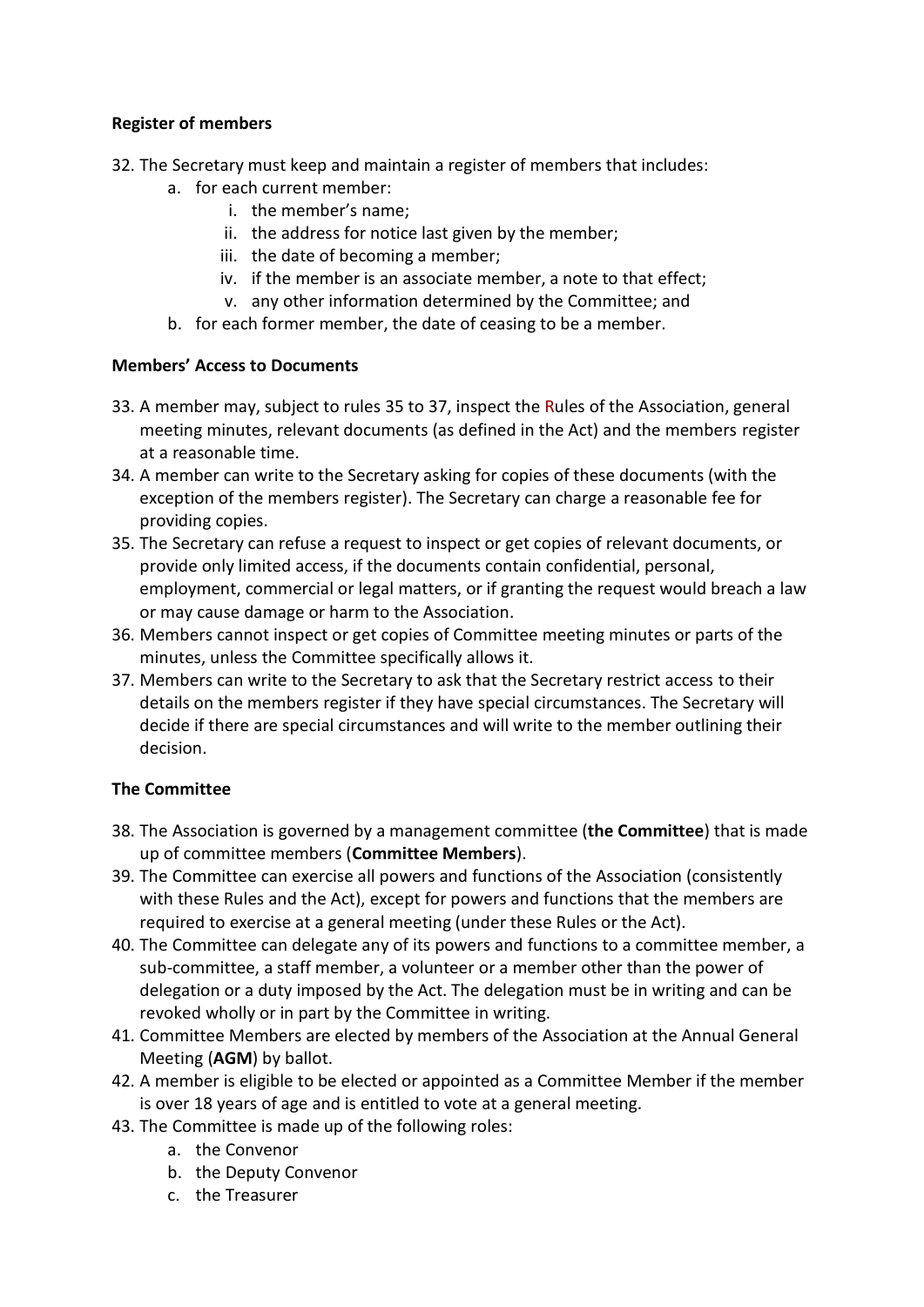d. the Secretary

(these are the Offices)

- e. up to five Ordinary Committee Members.
- 44. At the first Committee meeting after each AGM, the Committee will elect Committee Members to each Office and will decide the responsibilities of each Office.
- 45. The Secretary must be over 18 years of age and live in Australia. If the Secretary stops living in Australia, they cannot remain the Secretary. If the Secretary stops being the Secretary, the Committee must appoint a new Secretary within 14 days.
- 46. Each Committee Member finishes their time on the Committee (term) at the next AGM after they were appointed, but they can be elected again.
- 47. A member can nominate to be on the Committee by writing to the Secretary, and another member must support their nomination in writing. The supported nomination must be received at least 1 day before the AGM.
- 48. If the number of applicants for the Committee is less than the number of positions, other members of the Association can nominate themselves at the AGM.
- 49. If the number of members nominated to be Committee Members is equal to the number of Committee Members, the AGM Chair may declare the positions filled without holding a ballot.
- 50. A Committee Member stops being on the Committee if they:
	- a. resign, by writing to the Committee or the Secretary;
	- b. fail to attend 3 consecutive committee meetings without leave of absence granted by the Committee;
	- c. are removed by a special resolution of members of the Association;
	- d. become insolvent (as the term is used in the Corporations Act 2001);
	- e. become a represented person (under the Guardianship and Administration Act 1986), or
	- f. die.
- 51. If a Committee Member stops being on the Committee before the end of their term in accordance with rule 50, the Committee can temporarily appoint a member of the Association to fill the vacancy on the Committee until the next AGM.

# **General Duties of the Committee members**

- 52. Among its other responsibilities, the Committee is responsible for making sure that:
	- a. accurate minutes of general meetings and Committee meetings of the Association are made and kept, and
	- b. all records, securities and relevant documents of the Association are kept properly.
- 53. The Committee is collectively responsible for ensuring that the Association complies with the Act and that individual members of the Committee comply with these Rules.
- 54. Committee members must exercise their powers and discharge their duties with reasonable care and diligence.
- 55. Committee members must exercise their powers and discharge their duties:
	- a. in good faith in the best interests of the Association; and
	- b. for a proper purpose.
- 56. Committee members and former committee members must not make improper use of:
	- a. their position; or
	- b. information acquired by virtue of holding their position—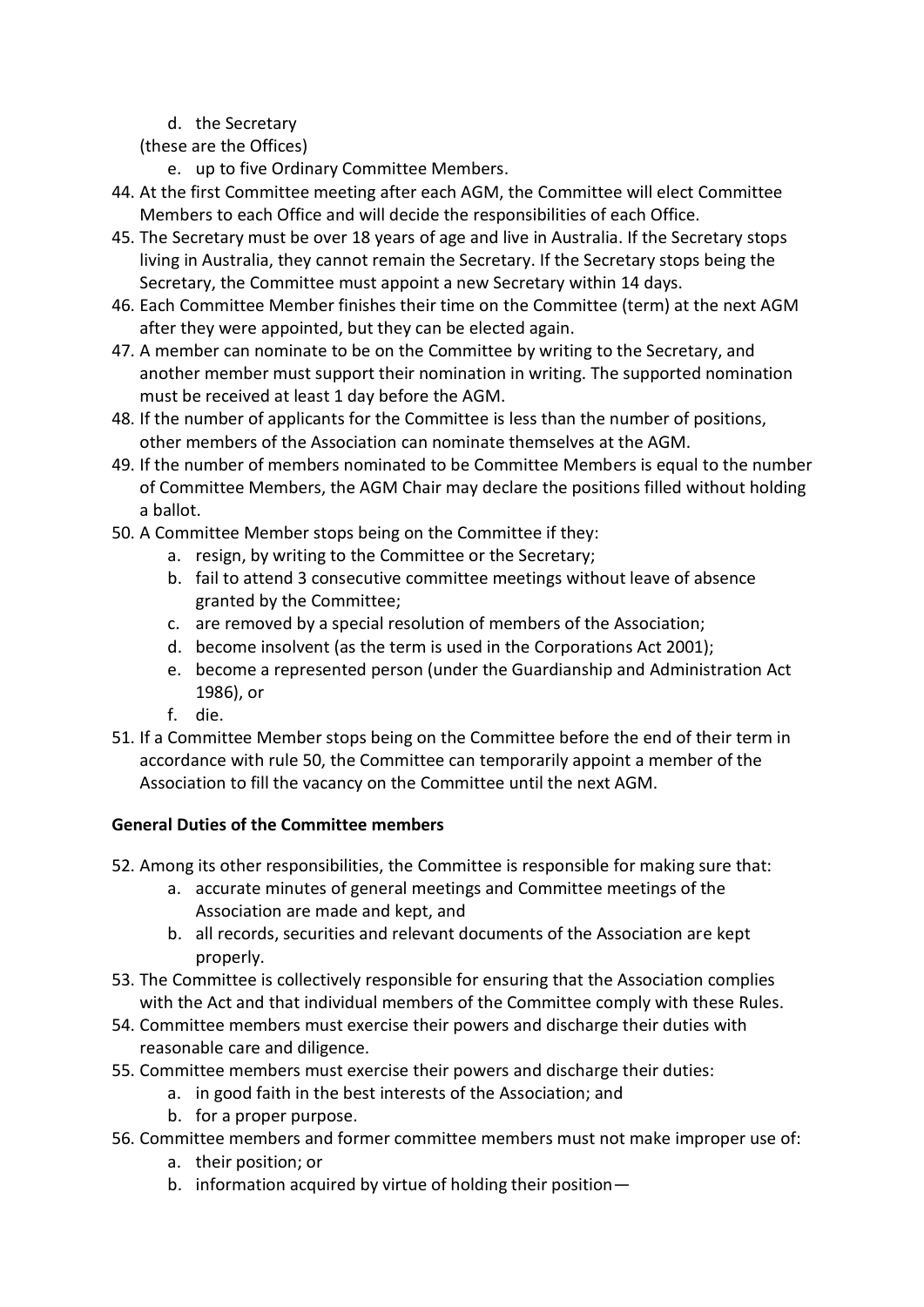so as to gain an advantage for themselves or any other person or to cause detriment to the Association.

## **Committee Meetings**

- 57. The Secretary must give 7 days' notice of a Committee meeting to Committee Members unless the meeting is an urgent meeting.
- 58. The Committee can decide how often it meets.
- 59. Committee Members may attend meetings through technology (such as phone or video conferencing) so long as everyone can hear and be heard at the same time.
- 60. The Chair of Committee Meetings is the Convenor, or if the Convenor cannot attend, the Deputy Convenor, and if the Convenor and Deputy Convenor cannot attend, the Committee Members can choose who will be Chair for that meeting.
- 61. If a vote of the Committee is tied, the Chair of the meeting has the deciding vote.
- 62. The majority (more than half) of Committee Members must be present (either in person or through the use of technology) for the meeting to be validly held (the quorum).

### **General Meetings**

- 63. The Association must hold an AGM within five months of the end of the Association's financial year.
- 64. The ordinary business of the AGM is to confirm the minutes of the previous AGM, receive reports and statements on the previous financial year, elect Committee Members, and confirm or vary the amounts (if any) of the subscription rates and joining fee (as set out in Schedule 1 or, if varied since these Rules were adopted, as set out on the Association's website). The notice of AGM must include any special business or motions to be considered.
- 65. The Committee or a group of at least 10% of all members may call a Special General Meeting.
- 66. At least 10% of the members (a quorum) must be present at a general meeting (either in person or through the use of technology, or by proxy) for the meeting to be held.
- 67. Members may vote by proxy at general meetings. Proxy forms must be received by the Secretary one day before the general meeting.
- 68. Notice of general meetings must be provided to members at least 21 days before the meeting if a special resolution is to be proposed at the meeting, or 14 days before the meeting in any other case, in writing to each member's postal or email address listed on the members register (in the case of email addresses, so long as the email address was provided for receiving notices).
- 69. A special resolution is passed if at least three quarters of members voting at the general meeting (whether in person or by proxy) vote in favour of the resolution.
- 70. Notices of general meetings must include proposed matters to be dealt with at that meeting.
- 71. The Chair of a general meeting will be the Convenor, or if the Convenor is not in attendance, the Deputy Convenor, or if the Convenor and Deputy Convenor are not in attendance, the members at the meeting can choose another Committee Member to be Chair.
- 72. Votes may be held by a show of hands or written ballot, or another method determined by the Chair that is fair and reasonable in the circumstances. If a vote is held initially by show of hands, any member may request a vote be held again by written ballot.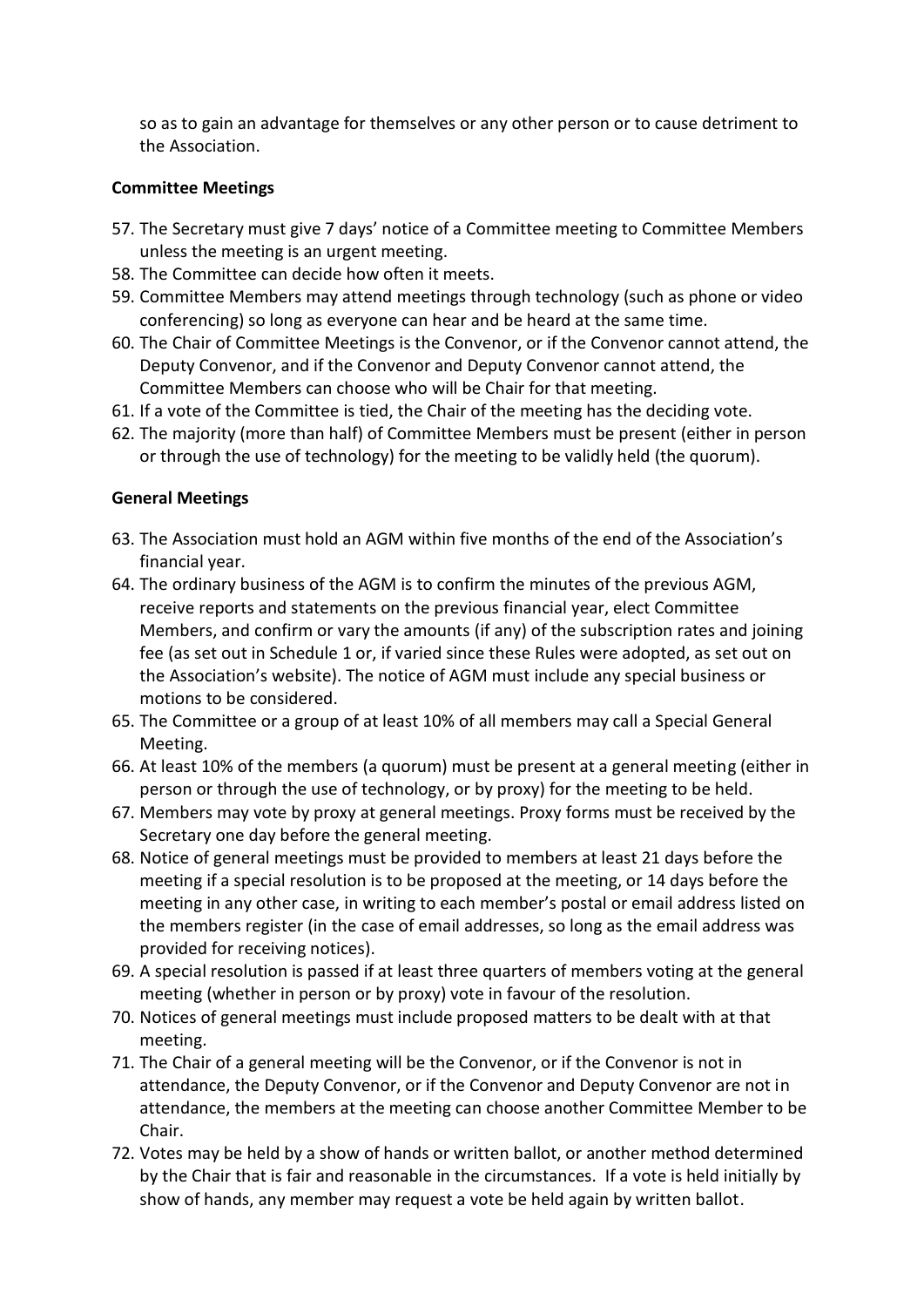- 73. If a vote of the members is tied, the Chair of the meeting has the deciding vote.
- 74. The Chair may adjourn the meeting if there are not enough members at the meeting (see rule 66) within 30 minutes of the meeting time, or if there is not enough time at a meeting to address all business. A new notice must be sent to members before the adjourned meeting (but does not have to comply with time for notice requirements, unless the adjourned meeting is more than 21 days after the original meeting date).
- 75. If a quorum is not present within 30 minutes after the time to which a general meeting has been adjourned under rule 74, the members present at the meeting (if not fewer than 3) may proceed with the business of the meeting as if a quorum were present.

### **Grievance Procedures**

- 76. If there is a dispute between a member and another member, a member and the Association, or a member and the Committee, the parties involved must first attempt to resolve the dispute between themselves for at least 14 days from the date the dispute is known to all parties involved.
- 77. If the dispute cannot be resolved between the people involved, the following grievance procedure must be followed:
	- a. the party with a grievance must write to the Association and any other people affected, and explain what they are unhappy about
	- b. the Committee must appoint an unbiased mediator to hear from all the parties involved and try to find a solution. The Committee must give the people involved reasonable notice of the time and place of the hearing
	- c. at the hearing, each party must have an opportunity to be heard and agrees to do their best to resolve the dispute, and
	- d. if the parties cannot resolve the dispute with the assistance of the mediator, then an unbiased decision-maker must determine the outcome of the dispute.

## **Disciplining Members**

- 78. The Committee can discipline a member of the Association for non-payment of fees or charges or if it considers the member has breached these Rules or if the member's behaviour is causing (or has caused) damage or harm to the Association.
- 79. The Committee must write to the member to tell them why disciplinary action is proposed to be taken.
- 80. The Committee must arrange a disciplinary procedure that meets these requirements:
	- a. the outcome must be determined by an unbiased decision-maker
	- b. the member must have an opportunity to be heard, and
	- c. the disciplinary procedure must be completed as soon as reasonably practicable.
- 81. The outcome of a disciplinary procedure can be that the member must leave the Association, for a period of time or indefinitely. The Association cannot fine a member.

## **Financial Matters**

82. The Association must not distribute funds, income or assets to members except as reasonable compensation for services provided or expenses incurred on behalf of the organisation.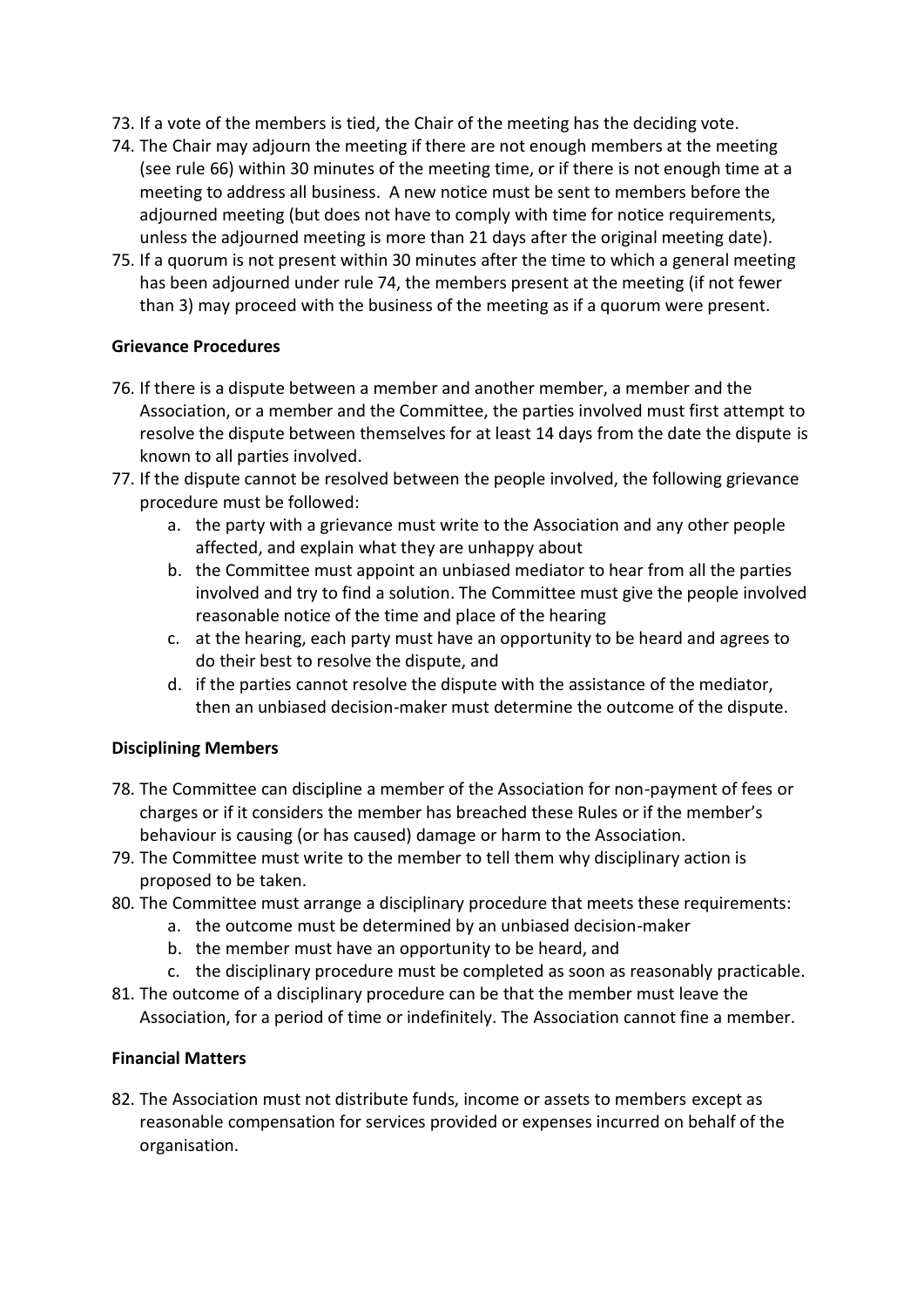- 83. The Association may derive or generate funds from joining and annual subscription fees, donations, grants, fundraising, interests, and any other sources approved by the Committee that are consistent with furthering the Association's Purposes.
- 84. Cheques, EFT transfers or cash payments made from the Association's funds must be authorised by two members of the Committee.
- 85. Financial records must be kept and stored for 7 years, and in accordance with any other applicable laws.
- 86. The Association does not have a common seal.

# **Winding Up**

- 87. The Association may be wound up voluntarily by special resolution.
- 88. If the Association is wound up or its incorporation cancelled, any surplus assets must not be distributed to the members or former members of the Associations.
- 89. Subject to the Act and any Court order, the surplus assets must be distributed to another organisation or organisations, so long as that other organisation or organisations are not carried on for the profit or gain of its members.
- 90. The body to which the surplus assets are to be given must be decided by special resolution.

# **Alteration of Rules**

91. These Rules may be changed, added to, or replaced by special resolution of the Association's members at a general meeting.

## **Transitional Provisions**

═══════════════

- 92. Rule 93 applies notwithstanding anything to the contrary in these Rules.
- 93. The members immediately following the adoption of these Rules will be those members listed on the Register at the time of adoption.